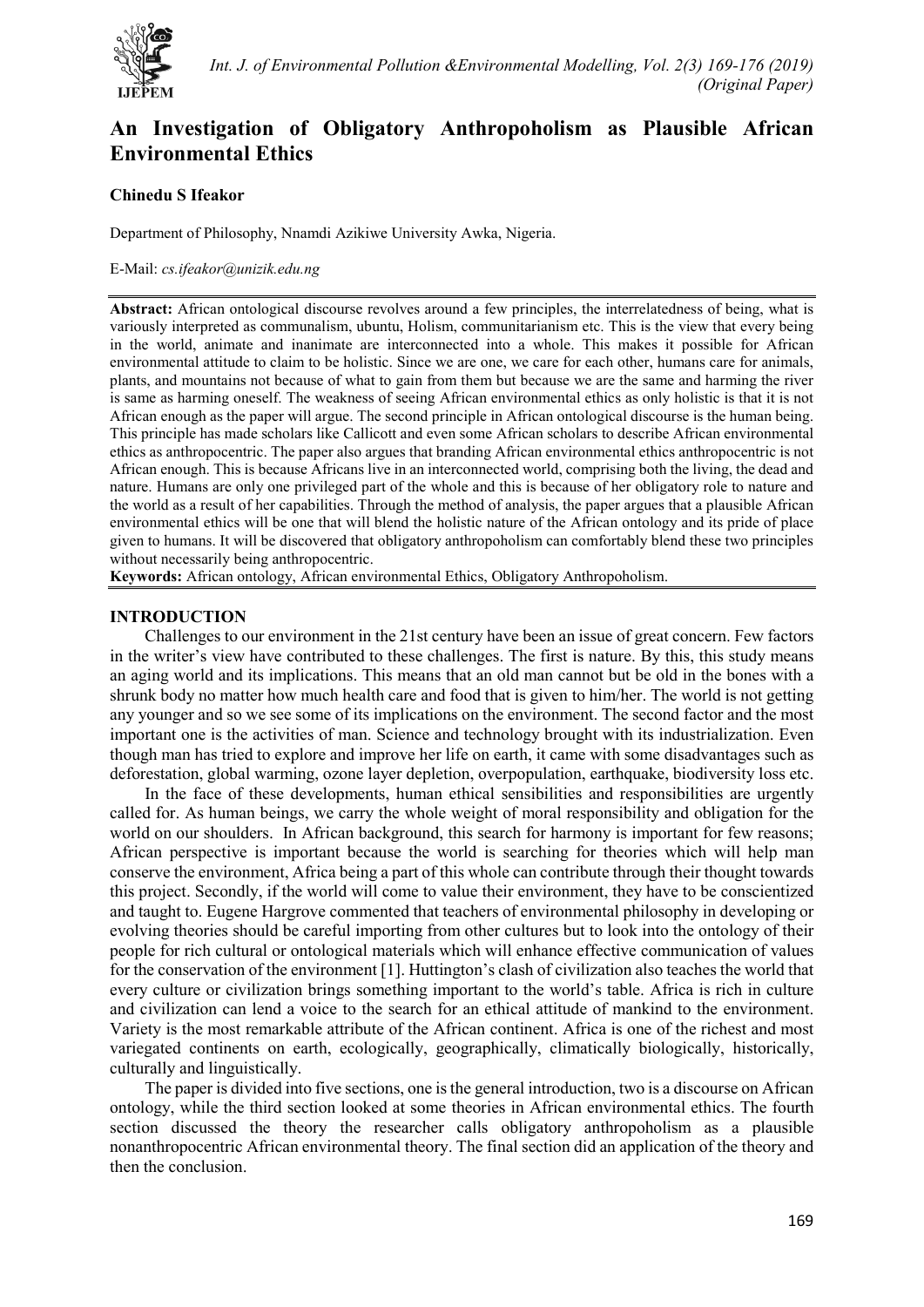# **AFRICAN ONTOLOGY**

Looking through African thought system or what is often called ontology, from Ogotemeli's vision of the Dogon [2] to Tempel's Vital force [3], Kagame's classification of things [4], Iroegbu's Uwa ontology [5], few questions come to mind should we see these ontologies as ethnocentric or raw materials with which to do real philosophy? If we accept them as real philosophy where then is the criticality, rationality, coherence, and universality with which philosophy has been associated? Or should African Philosophy now be a different type of philosophy? Finally, how do these questions relate to our discourse on African environmental ethics? Scholars have branded some of these philosophies as ethnocentric. For instance: Asouzu with his concept of Unintended ethnocentric commitment [6] criticized many African ontologists and philosophers who according to him tend to hide under the shield of Africa to express their individual thought, a show of cowardice on their part. Since philosophy prides not in the wisdom of the elders or the villagers as Socrates claims that people everywhere are only interested in the here and now of life and that it is only a few persons that transcends the here and now of life acquire philosophic knowledge and those few persons are those who are wise [7]. This, therefore, makes it true to say that philosophy is better of as opinion or thought of individuals rather than thought of continents. Thus John O' Donohue in his work New Wine in Old Bottle [8] also classified some of these works (Tempels, Ogotemeli, and Kagame) as ethnocentric even though he went ahead to discuss them. If we accept these works to be ethnocentric, it then means that real philosophy will not do much with them, but this also implies a great deal of doing away with some of the ideas of the Ionian philosophers and even the ancient Greek philosophers to some extent as some of their works also contain ethnocentric ingredients. It can be argued that because some of them posited those views as their personal reflective view, it can make a stronger impact than the overgeneralization often seen in African philosophy. This study views these ethnocentric inclinations as a developmental stage in philosophy. It can be argued and strongly too that it was until Tempels' work Bantu Philosophy came that African philosophers began from his work to climb to professional philosophy. In some sense, we can argue that ethnocentric inclinations of some of these early African philosophers were the first stage from where African professional philosophy began to develop to what we have today. Thus, their works should not be and cannot be discredited even though they are not philosophy in the real sense.

The second argument around these views is the peculiarity of the African experience. By this study mean the way African philosophy began. While Western philosophy began by cosmological wonder about the universe, Chinese philosophy dates back to their religion, African philosophy in a professional sense began as a response against dehumanization, colonialism, and slavery. The likes of Hegel, Bruhl Levy and others who to a great extent influenced Western understanding to believe that Africans are either not humans or not human enough. This way of beginning may have its peculiarities in the subject matter or method of approaching realities. Thus, Tempel similarly was not writing to Africans but to his Flemish brethren to prove a point that Africans in general and not him (Tempels) or necessarily Bantu speaking Africa has a philosophy that may be the origin of the overgeneralization of experience. Obviously, this approach of overgeneralization of both African experience or African thought system even though may not go down well for professional philosophy, may arguably have a strong root to the way philosophy began in Africa. Lewis Gordon also posits that historically Africa descended from the same culture, also Chimakonam posited that because Africans shared a similar experience: slavery, colonialism, dehumanization, and neocolonialism, they share similar views about life [9].

Worthy of note, however, is Iroegbu's Uwa ontology [10], Ramose's Ubuntu ontology [11] and Asouzu's Complimentary reflections [12]. These can be said to be individuated African ontologies and thus sound. Whereas Uwa ontology is an aspect of the interconnectedness of being where Iroegbu discussed the concept of Uwa to mean much more than just the physical world but includes the spiritual world of our ancestors. Its implication for our discourse is that we are all one. We, therefore, live in a holistic world. Ramose's Ubuntu also reiterates the holistic nature of African ontology. We are one with both ourselves and nature. Harm to one is a harm to all. He did a beautiful job on his concept of humanness as against the Western concept of humanism. Humanness for him is a movement, not a static thing. An unfolding of being, a relationship. However, he posited that the human being is a privileged part of this whole, but didn't tell us why. Asouzu's Ibuanyidanda ontology [13] is yet another perspective to the interrelatedness of being in African ontology. For him, everything in the world fills a missing link. We all complement each other in our holistic world. All beings animate and inanimate, physical or spiritual contribute or compliment each other beautifully. Thus, nature complements humans and vice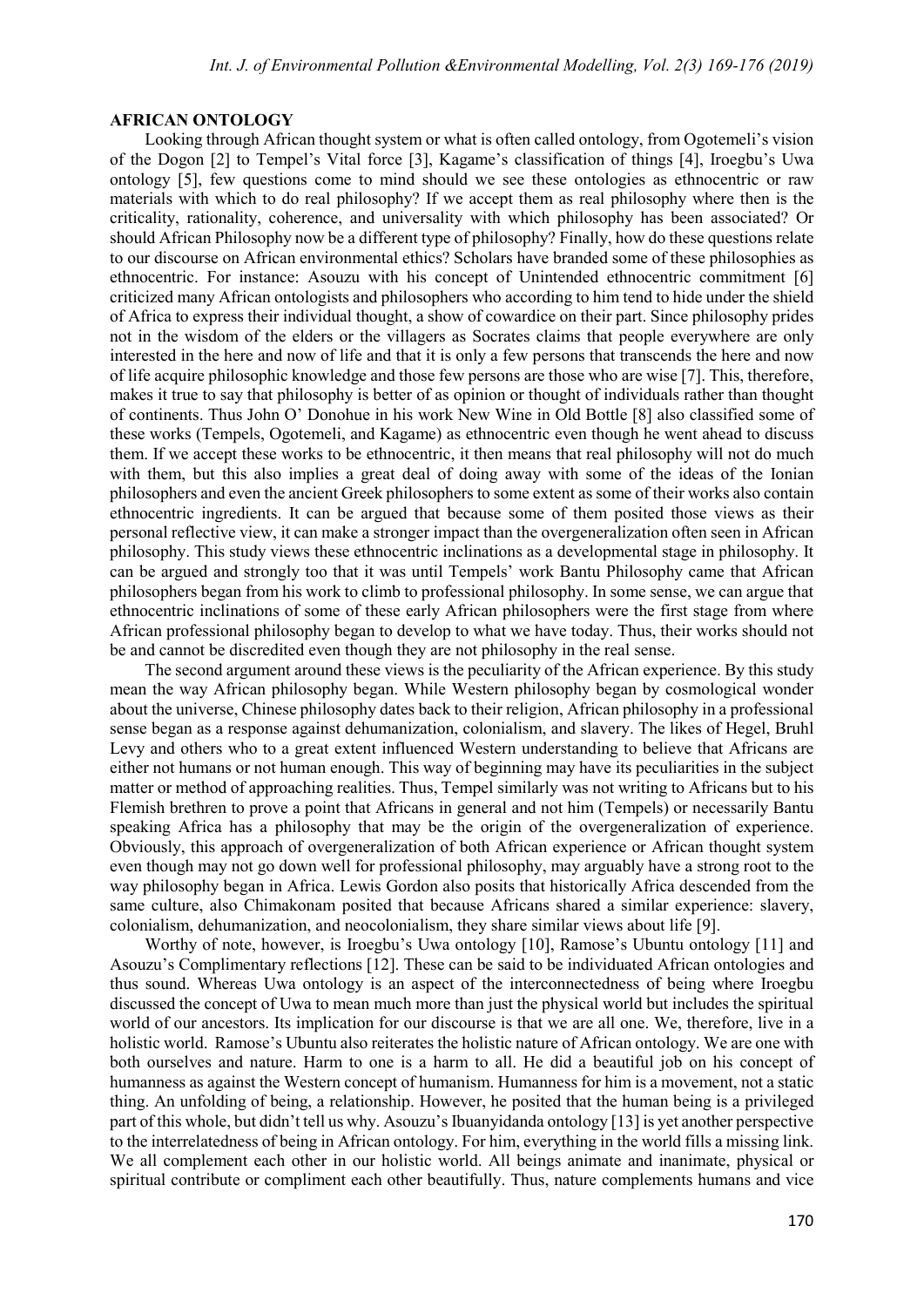versa, just as nature complements humans, so humans are missing a link to nature. We all care for each other and fills the missing link.

What then do we say to concepts like African philosophy, European philosophy, Chinese philosophy, Jewish philosophy should they then be seen as nothing but cosmologies of different societies which cannot pass for professional philosophy? Considering the fact that here philosophers indirectly directs the mind to the way different cultures view the world but the reason is one and philosophy is one. However, there is a sense in which these philosophies make meaning and can be said to be important. This is in the area of environmental philosophy.

These ontologies even though they may not pass for real philosophy as it were, may be useful in the area of environmental philosophy. This is true as African ontology should inform African attitude to the environment. It is from African ontology that a truly African environmental philosophy can infer and prescribe attitudes that will be beneficial for the African environment. Few reasons why these different philosophies may be important for a healthy world approach to environmental issues may suffice. Firstly, different philosophies will enrich the world's environmental attitude. In essence, if the western individualistic anthropocentric view of the world exists, African communalistic and the holistic view will come to enrich this western view for the better and show the way to relate with their environment differently from the one they use to know. This may also answer for various other cultures or societies of the world. Secondly, different philosophies bespeak to peculiar environments and attitudes. In essence, it portends that different environmental challenges exist for different societies Africa suffers majorly from deforestation, desertification, and erosion while Haiti suffers from an earthquake, flooding. In principle, the traditional people of these different societies had a way of acting that were both negative and positive to these challenges around them. To bring them all under one umbrella may be neglecting the peculiarities inherent in these different cultural experiences. Thirdly, Eugene Hargrove posited and truly too that educationist should be careful in evolving environmental theories not to import attitudes and theories that are not part of a society's cultural experience. Since environmental philosophy has an end which is practical; valuing the environment. And since the ecological challenges to our world environment are highly increasing, theories that will be in line with society cultural experience will spur and concientize them much more than other theories [4]. In essence, to teach environmental protection in Africa, educationists should make sense of the traditional positive cultural experiences, values, and attitudes employed by Africans which will be easily acceptable by Africans. This goes for effectiveness. This is why Tangwa in the opening pages of his article in the Encyclopedia on African philosophy wrote that good practice without theory is better in environmental issues than good theory without practice [5]. The import of this becomes obvious, African ontology should inform African environmental ethics and in that sense, African philosophy is important. An African environmental philosophy that lacks mastery of African ontology is incomplete, and in fact not African. This does not in any way mean that lessons cannot be drawn from other ontologies to enrich our African Environmental theory, but new lessons should be interpreted in the light of the traditional ones, with this, our theory will be enriched and broadened. Bearing in mind that the simpler and more practical a theory is as it relates to the environment, the better. The implication of these arguments is that some African ontologies may be ethnocentric and therefore not acceptable for real philosophic business but is always acceptable in the peculiar terrain of environmental philosophy, if we are to get humankind to cherish, value, protect and conserve their environment both for future generation and for the intrinsic worth of the ecosystem.

#### **AFRICAN ENVIRONMENTAL THEORIES**

The simple task of this work is to assert that in African ontological discourse, humans have a pride of place and to give a sense in which that place of humans cannot be said to be anthropocentric. The researcher argues however that these African environmental theories did not capture the rightful place of humans as a privileged part in the ecosystem and where it was captured, there was no sense in which they are privileged thereby making it seem anthropocentric. No doubt in African relational environmentalism and in fact in Thaddeus Metz's model of relational theory [14] it is the relationship with humans that confer moral status or considerability. Thus the more you relate closely to humans in the African context, the more moral standing you have. The implication of this to the environment is that beings in the ecosystem that relates more closely to human beings will definitely have more moral considerability or status. Water, land, some animals will have more moral status than mountains, valleys,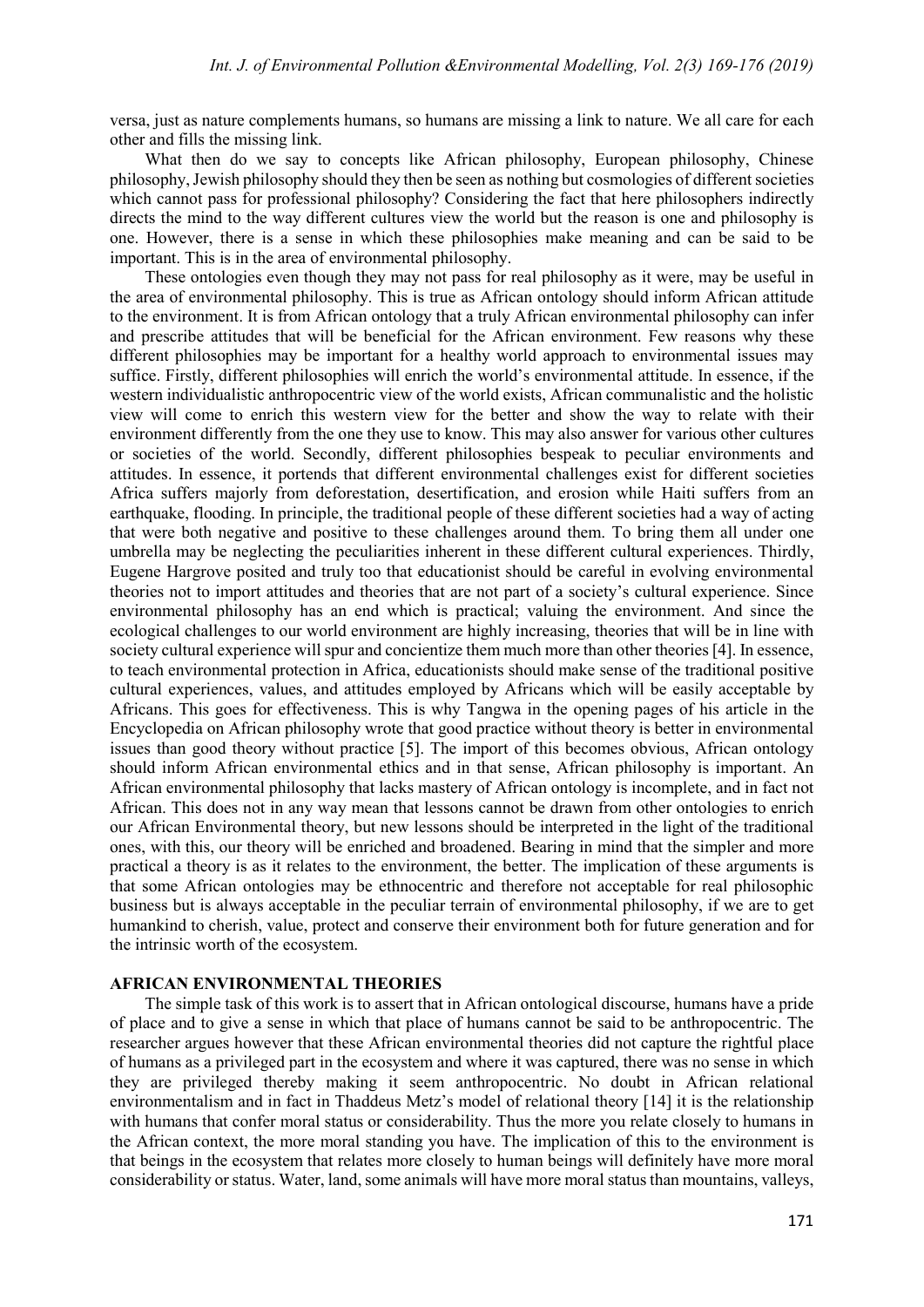some animals. This view is African well enough and this explains to a great extent the privileged part man plays in the ecosystem. It only did not give the sense in which it should be human whose closeness should confer moral standing and not, maybe, cows.is theory is African in the sense that it brought humanity to a place where it belongs but the single problem is its failure to give a sense in which this pride of place differs from anthropocentrism. This pride of place of humans was interpreted to be anthropocentric by Mbiti, Bugo but may not be so at close scrutiny. For Tempels, the human is at the centre between the gods and things in the physical nature, in principle, they both relate with God and with things and can manipulate both to their ends. In Mogobe Ramose's Ubuntu ecology [15] he made a beautiful rendition of African togetherness, brotherhood, socialism, communalism or what he calls humanness i.e. the unfolding and continuous unfolding of the human being and not the static, finished business of western humanism. In his article, he asserted and rightly too that in African ontology, interconnectedness, interrelatedness of the whole of existence is in existence. He captured it in a holistic sense (Holism). Holism is simply a concept that posits that all that exists in ecosystem intermingles and interrelates with each other. We care for the whole of the ecosystem and not parts of the group. But he did not mince words when he reiterated that in the holistic view of the environment, that humans are no doubt a privileged part of the whole. In what sense are human privileged? This is an opening which although is African in ontology can be anthropocentric. He failed to give the sense in which human are privileged. One can argue that humans are privileged because they dominate, conquer and use whatever they like as the lord of the Land. But this is western in thinking and capitalist in orientation. This weakness is also present in most of the theories on the environment that have been put forward by Africans so far. Tangwa Eco-bio-communitarian [16] grounds his work on ancestors and spirits. except that he reiterated the holistic understanding of African ontology which in my view is African but not African enough.

A holistic approach to African environmental philosophy is incomplete. This is because the human place was merged into that whole without exception. This is the sense in which it is worthy to praise some of the environmental theorists for not shying away from asserting the place of humans even if it is interpreted as anthropocentric.

# **OBLIGATORY ANTHROPOHOLISM: A PLAUSIBLE NON ANTHROPOCENTRIC AFRICAN ENVIRONMENTAL THEORY**

The theory this study wishes to pursue as a possible alternative to these theories should be one that will have the following characteristics; firstly, it should show mastery of African ontology. Thereby being African enough. Secondly, it should highlight holism as an important aspect of Africa ontology which informs our relationship to the environment. Thirdly, it should in some sense be my view, that is this study individual conception of what African environmental ethics should be, being informed and also standing on the view of other African environmental ethicists. In this sense, this work shall be held accountable for flaws, misinterpretations, and misappropriation of other concepts and not hide under the cloak of African ontology to make a submission. This study of the view that individualism in this light is not pride but humility and accepting responsibility and criticisms. Fourthly, the theory will have and retain a special, privileged place for humans in line with African ontology. This pride of place has been the subject of misunderstanding in African environmental ethics as it is often branded anthropocentric. It is worthy of note here that African ontology has that place for a man from Tempel, Ogotemeli, Ubuntu, Uwa ontology, Ife and Onye ontology, Relational moral status, etc. fifthly and more importantly, there should be a sense in which humans are a privileged part in the holistic ecosystem. This sense brings to fore the non-anthropocentric understanding of African environmental attitude. This portends that even though humans are a privileged part of the ecosystem, it cannot be interpreted as anthropocentric. Sixth, this study will give an application of my theory into real environmental issues like Ekwulobia erosion at Oko and Ekwulobia Nigeria and attempt using the theory to try resolving this environmental menace.

This study calls the view of African environmental theory Obligatory anthropoholism. This underscores both the place of man (Anthropos) the holistic interrelated community, communitarian concept of being in African whereby all existing things penetrate each other (Holism) and I give a sense in which humans are singled out of the whole. This sense is the facts of obligation. It is human who is under obligation to care for the whole ecosystem. This study avers because it wishes to prescribe to humans and not cows, how to relate, care, tend and conserve the ecosystem. The is practical and simple. Humans special place is not a right bussed placement, which is somewhat alien to Africa, it is in the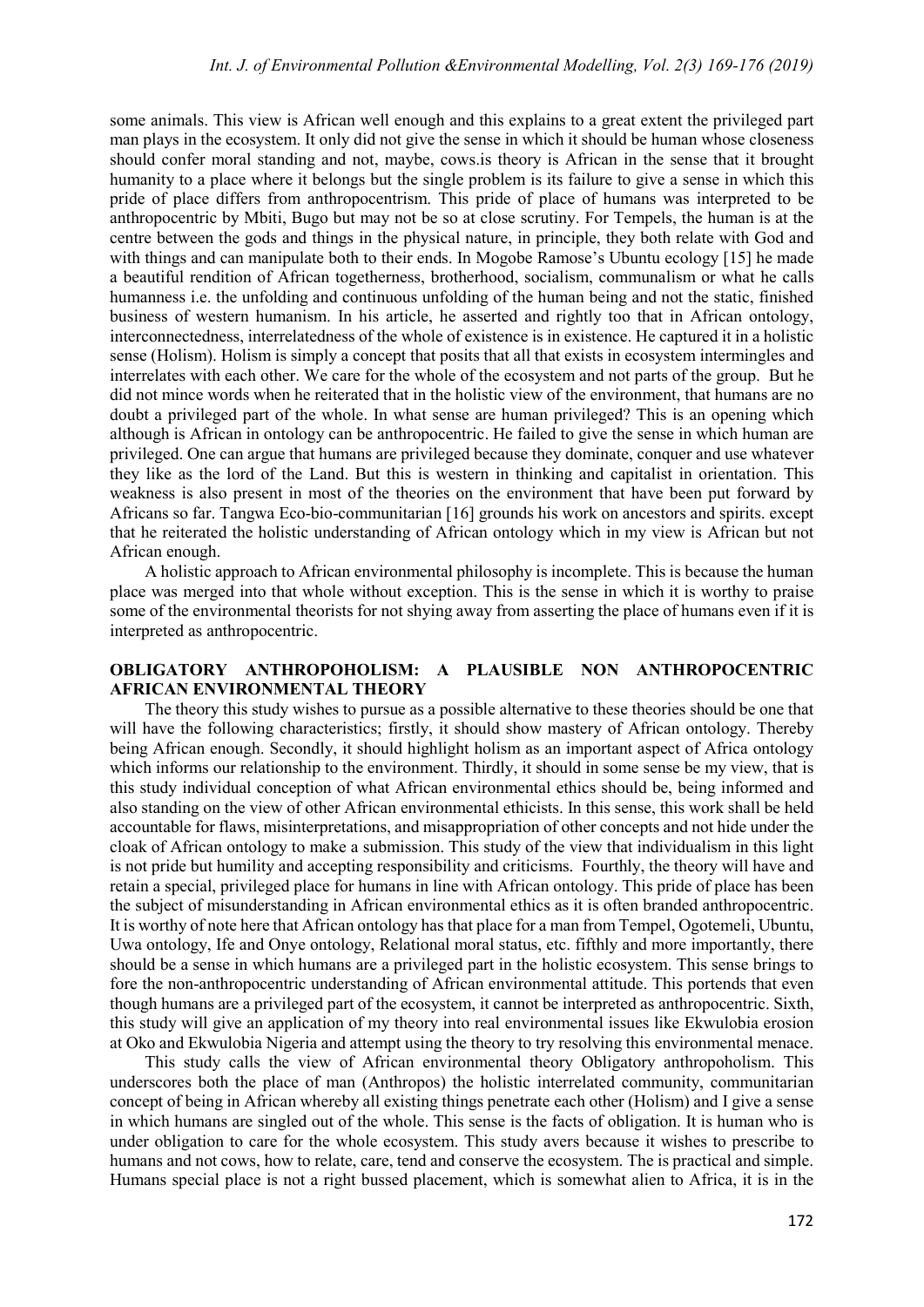light of obligations that humans are privileged. Right based conception is what brought anthropocentrism, Obligation based ethics will strike a balance in the ecosystem.

Most act-oriented ethical reasoning looks at required action, at rights, and at obligation, rather than at preferred outcome. Act-centred ethics, in its many forms, seek to establish certain principles of obligations which are to constrain not only individual action but institutions and practices. Yet actcentred ethics is often seen as hostile to the environment because its explicit anthropocentric starting point is thought to entail an ineradicable preference for the human species. This criticism is often directed specifically at forms of act-oriented ethical reasoning which treat rights as central. Several criticisms are recurrent. First, although not all rights need to human rights, rights for other animals can be fitted in only with a bit of pushing and shoving. [6] second, some supposedly central human rights (such as certain property rights) and perhaps some animal rights (such as rights to habitat can have high environmental cost [7]. Third, rights-based thought appears every bit as blind as utilitarianism to concern for non-sentient particulars and abstract or dispersed features of the natural world.

However, these criticisms pale in the face of more general, structured problems in rights-based thought. The great advantage of rights-based ethics is that it is so beautifully adapted to making claims; its great disadvantage is that these claims can be made with flourish and bravado while leaving it wholly obscures who if anyone has a duty or obligation to meet them. Yet if nobody has an obligation that corresponds to a supposed right, then, however loudly it is claimed or proclaimed, the right amounts to nothing. Proclaiming rights is all too easy; taking them seriously is another matter, and they are not taken seriously unless the corollary obligations are identified and taken seriously. Although the rhetoric of rights has become the most widely used way of talking about justice in the last fifty years, it is the discourse of obligations that address the practical question who ought to do what for whom? The profound structural difficulties of the discourse of rights can be obscured because many discussions of rights veer unconsciously between claims about fundamental natural or moral rights and claims about institutional or positive rights. Identifying the obligations which are the counterparts to institutionalized or positive rights is unproblematic: here the move back to practical discourse is easily achieved. However, appeals to institutional and positive rights are not the justification of those rights. Institutional and positive rights are objects rather than the sources of ethical criticisms and justification. In some societies some humans have had the positive rights of slave- masters; in others bear who kill or maim other animals have had positive rights to a trial. Neither fact establishes anything about the justice or the ethical acceptability of slavery or about the capacities of bears to act wrongly or unjustly, or their rights to due process. To establish what is right or wrong, just or unjust, right-based reasoning would have to appeal to fundamental, moral or natural rights- yet these are the very right whose counterpart obligations can so easily be overlooked, with the consequences that they are merely proclaimed and not taken seriously, and that a theoretical rather than a practical approach to ethics is adopted [17].

These are ample reasons for act-oriented ethical reasoning to take obligations rather than rights as basic. A switch of perspective from percipience to action, from rights to obligations, carries no theoretical costs and may yield considerable gain: a focus on obligations will incorporate everything that can be covered by a focus on rights (since any genuine right must be matched by a converse obligation) [8] and can also incorporate any other less tightly specified obligations, which lack counterpart rights. (These obligations, traditionally termed imperfect obligations may be the basis of certain virtues [9])

Moreover, this switch of focus from rights to obligations is productive for environmental ethics. The main advantage of taking obligations as basic is a simple gain to clarify about obligatory Anthropoholism. Even if some rights are not human rights, all obligations will be human obligations. Or putting the matter more carefully, obligations can be held and discharged only where capacities for action and for reasoning reach a certain degree of complexity, and we have no knowledge of such capacities except among human beings and in an institution created and staffed by human beings. And so in obligatory Anthropoholism, humans, having pride of place in Africa are only defined in terms of their obligatory role to the environment. It is humans as agents who will care for the holistic ecosystem. Same view can justify an anthropocentric approach but this study think the slight difference is the fact that in obligatory anthropoholism, the obligation is not targeted at just human ends, for human benefit or for his economic enrichment, rather the African concept of holism; the interrelatedness, interconnectedness, inter-penetration between both the seen and the unseen elements put humans under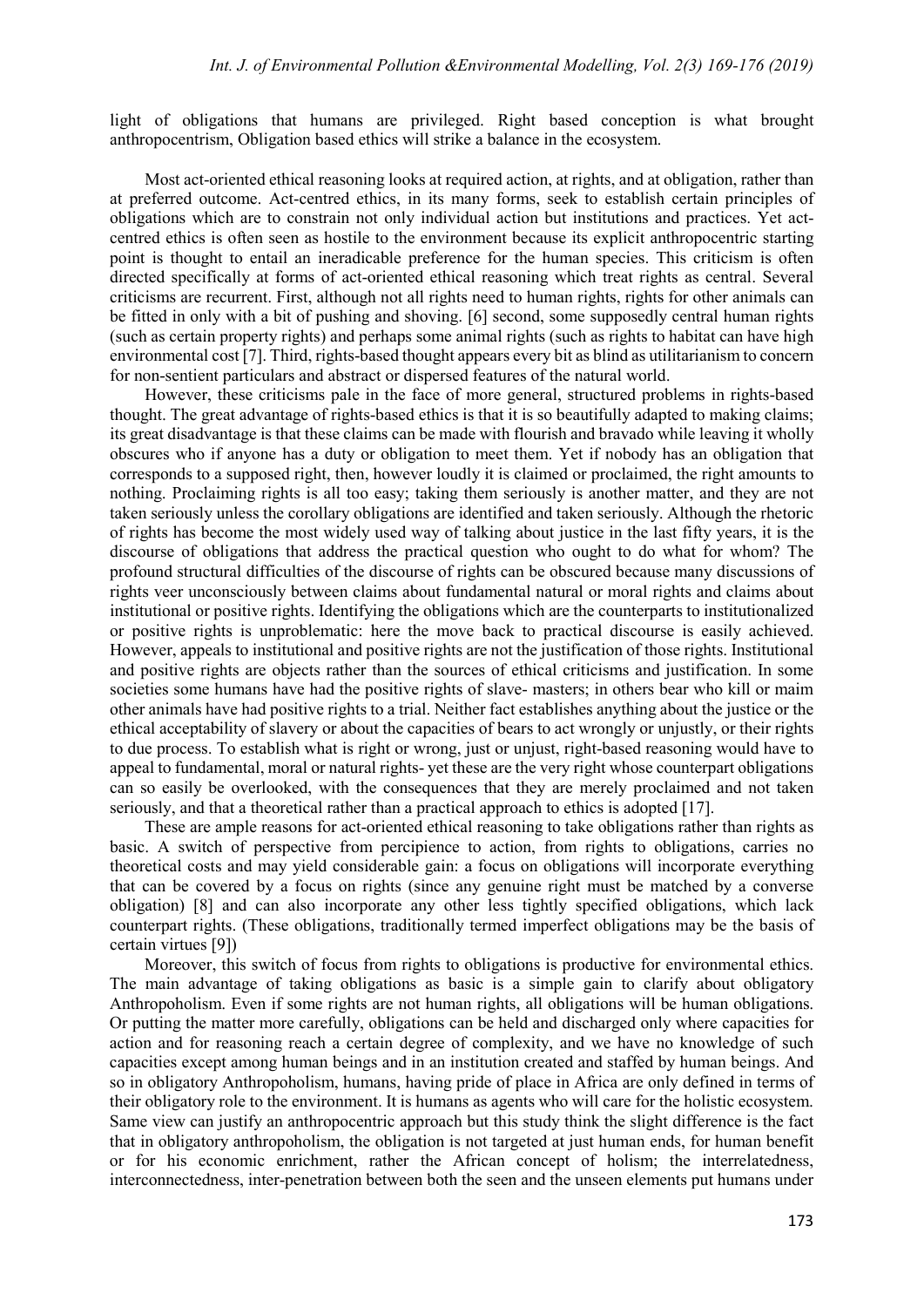obligation to tend, care and conserve the environment. It is nonanthropocentric when we look at the end to which obligatory anthropoholism aims. The chief end or purpose for anthropocentrism is human benefit but not so for obligatory anthropoholism, the purpose or telos end for which obligatory anthropoholism aims is holistic, the whole of the ecosystem, humans are just the agent which can simply fulfill this end. Thus, this study proposed that African environmental philosophy seen from this light provides a promising non anthropocentric, practical and very simplistic approach to the environmental concerns of both Africa and the world at large

Few objections and criticisms can be made against obligatory anthropoholism in my view. The first is that it is anthropocentric because it makes humans the agent of obligation and sees human from a privileged perspective. This by implication will make humans exploit rather than tend the environment, at the end of the day, we are back to anthropocentrism again. Secondly, there can be criticisms about its Africanness, where scholars have argued that African environmental perspective is simply anthropocentric. Thirdly, is the question of how this theory can comfortably fit into the issues and challenges in the African soil, fight and defeat them.

In attempting but not exhausting these criticisms, it is worthy of note that mine is only an attempt at evolving an Africa theory of environmentalism that can match and defeat the challenges of the environment in Africa and elsewhere, my theory does not boast of mastery, it does not in any way dismiss or counter the views or themes of other Africa environmentalist it is only a humble contribution to the understanding of Africa environmentalism. As much as possible, it is a personal understanding made out of African ontology, it, therefore, cannot be said to authoritatively assume "the African environmental approach". The implication of the above statement is that it is puncturable, it can be criticized and can be built upon; it is a contribution among other contributions which does not claim to exhaust all there is to African environmental philosophy. This position is really worthy of note for critics of obligatory Anthropoholism.

In reply to the first criticism of obligatory anthropoholism, being anthropocentric and thereby falling into the pit it has tried to fill up, it is important for me as well as for all to understand that for whatever position you choose to take anthropocentric, non-anthropocentric and ecocentric, the humans are the one who will still be the agent in all these discourses. Humans are the ones who should care for the whole of the ecosystem, they are the ones we are writing to, they are the ones who should be obligated to protect the ecosystem, whether an institution or as parastatals, action-based ethics can justify anthropocentric ethics but can also justify Africa obligatory anthropoholism. The simple difference in African obligatory anthropoholism is that the purpose and end (telos) of humans obligation in African ontology is interconnectedness, togetherness and this fulfills her humanness as Ramose asserts. It is in working for the betterment of all, both humans and physical nature that the human in Ubuntu finds fulfillment and satisfaction. It is in respectful relationship with the environment that eco-bio communitarian of Tangwa finds satisfaction. It is that relationship defined from the obligatory role that makes African relational environmentalism worthwhile. It is the obligatory role of humans to the environment that makes it necessary to assert as Metz does, that it is relating to humans that somewhat confers moral status. The implication of this theory is germane, the humans have a pride of place in African ontology and this place is the place of obligation to care for not just herself in the sense of using the physical nature for personal gains but rather in holistic sense of being the one who enforces holism. This means in practical terms that humans should eat cow or goat, they should also protect rivers and the atmospheric air for the sake of the circle of ecosystem and since the end is holism, it differs from anthropocentrism. The purpose of anthropocentrism is human benefit, while the purpose of obligatory anthropoholism is ecocentric or holistic. In the end, all theories if seen from an obligatory action perspective will come back to an agent (humans) and thus nonanthropocentric view can as well be justifiable with this. On the question of the Africanness of obligatory anthropoholism, a theory in African environmental philosophy is African to the extent that it imbibes the values extracted from African ontology. It, therefore, requires a theorist to show mastery of African ontology, ethnophilosophy or what Innocent Asousu calls unintended ethnocentric commitments. However, this may question the criticality of some African ontology, for instance, arguments from ancestors, deities, and gods. Asouzu posits that these sociological or cultural postulations are simply not philosophical because of two reasons, firstly, they are not critical or rational and secondly, some of these philosophers hide under African communal thought to express their individuality, oftentimes seen as overgeneralization. Philosophy thrives on individuality and not communal thought. This study argued elsewhere, however,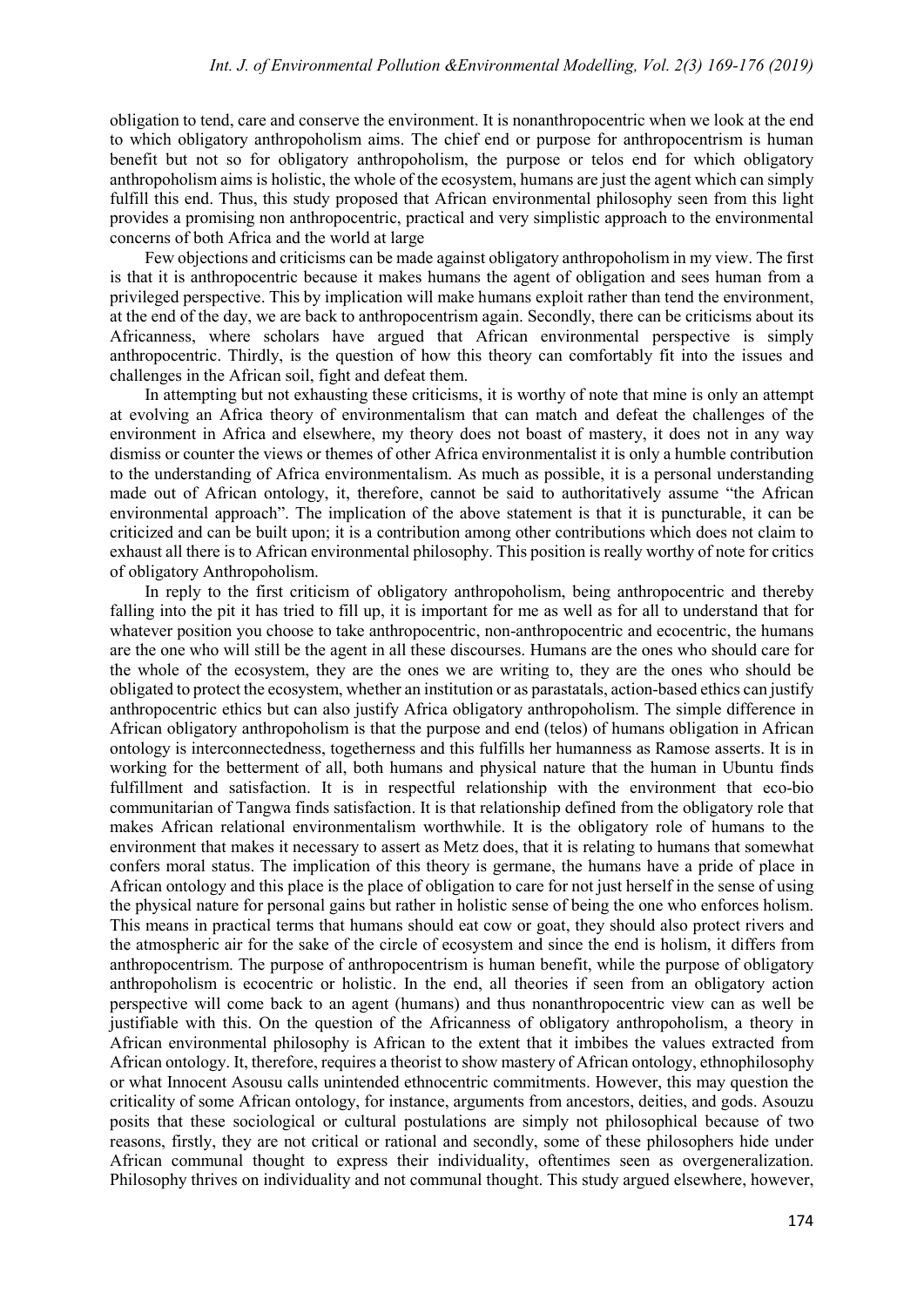that even though African ontological discourse of some philosophies are ethnocentric, they are raw materials for philosophy and necessary tool for the evolution of a promising African environmental ethics. This is true in the sense that it is from African experience, ideologies, worldviews and cosmologies that a promising African philosophy can be formed, since going outside the African experience will not foster or motivate Africans effectively to care for their environment, scholars like Hargrove will suggest that theorists should enrich their theories with the peculiarities of their different cultures so as to motivate and persuade men and women to care for their environment. African ontology holds values such as togetherness, holism and a special place for humans and it is based on these values when well interpreted that a promising environmental non-anthropocentric philosophy can emerge. Obligatory anthropoholism inculcates these values example humans, holism and also gives the sense in which human beings are.

## **CONCLUSION**

As to how this theory can be comfortably applied to the African peculiar environmental situation, obligatory anthropoholism is not a complex theory but a simple practical one. The factors involved are simple humans and enlightenment as to the best practices as regards to environmental protection. At Ekwulobia and Oko, serious gully erosion has greatly affected the land on different sides. These erosions are not just one but many. There is this superstitious belief that a god called Ududo Nka who is a big python, is responsible for the erosion and continues to open it once it is provoked by the natives. Obligatory anthropoholism will simply task the human around to protect first the rest of the land by planting trees and crops and not falling trees. The theory blames humans and not the goddess nor the ecosystem. The theory is not ethnocentric and therefore does not thrive in superstition. It blames humans because of their incessant falling of bush trees to build houses for themselves without adequate replacement and care for the land thereby leaving the soil porous to be overrun by the flood. It posits that humans should be adequately educated as to the ecosystem and the implication of obstructing the circle of ecosystem causing erosion thereby. If such menace will be prevented, humans have a role to play. Government is however beckoned to help out as the natives can only prevent further occurrence but not control the heavy gully erosion already in existence.

In conclusion, Obligatory anthropoholism conceives that if adequate enlightenment is given, even to the uneducated on how best to protect the environment and the reasons why, it will go a long way rather than simply ascribing rights to humans, animals, and land.

#### **REFERENCES**

- [1] Hargrove, E.C. Foundation of Environmental Ethics. New Jersey: Prentice- Hale. Inc 1989) p. 15.
- [2] John O Donhue. New Wine and Old Bottles: A study of the Concepts of Traditional Africa and their Continuing Influence Today. (Sweden: Reprocentralen HSC. Upsala University 1994) p. 5
- [3] Tempels Placid*. Bantu Philosophy*, (Presence African; Paris Paperback, 1968) p. 30
- [4] John Donhue:1994. p. 6
- [5] Pantaleon Ioegbu. *Metaphysics: Kpim of Philosophy*. (Owerri: International University Press,1995) p. 315
- [6] Innocent I. Asouzu. Ibuanyidanda: New Complementary Ontology: Beyond world-Immanentism, Ethnocentric Reduction and Imposition. (Germany: Lit Verlag. Berhir. Transaction pubRamose M.B. "Ecology Through Ubuntu"( Harare; Mond Press, 1994) P.308-309lishers, Rutgers University Press, 2007) p. 117
- [7] Ibid. p. 120
- [8] John O. Donhue. *New Wine and Old Bottles, A Study of the Traditional Africa and of Their Continuing Influence Today*(Sweden, Reprocentralen HSC, Uppsala University,1994) P. 6
- [9] Godfrey O. Ozumba and Jonathan O. Chimakonam*. Njikoka Amaka. Further Discussions on the Philosophy of Integrative Humanism.* Vol 2 (Calabar. 3<sup>rd</sup> Logic Option Publishing 2014) p.v
- [10] Pantaleon Ioegbu. *Metaphysics: Kpim of Philosophy*. (Owerri: International University Press,1995) p. 305
- [11] Ramose M.B. "Ecology Through Ubuntu"( Harare; Mond Press, 1994) P.308-309
- [12] Asouzu; 2007;32
- [13] Innocent Asouzu. *Ibuanyidanda; New Complementary Ontology, Beyound World immanentism, Ethnocentric Reduction and Impositions*. (Zunich; Lit 2007) p 34